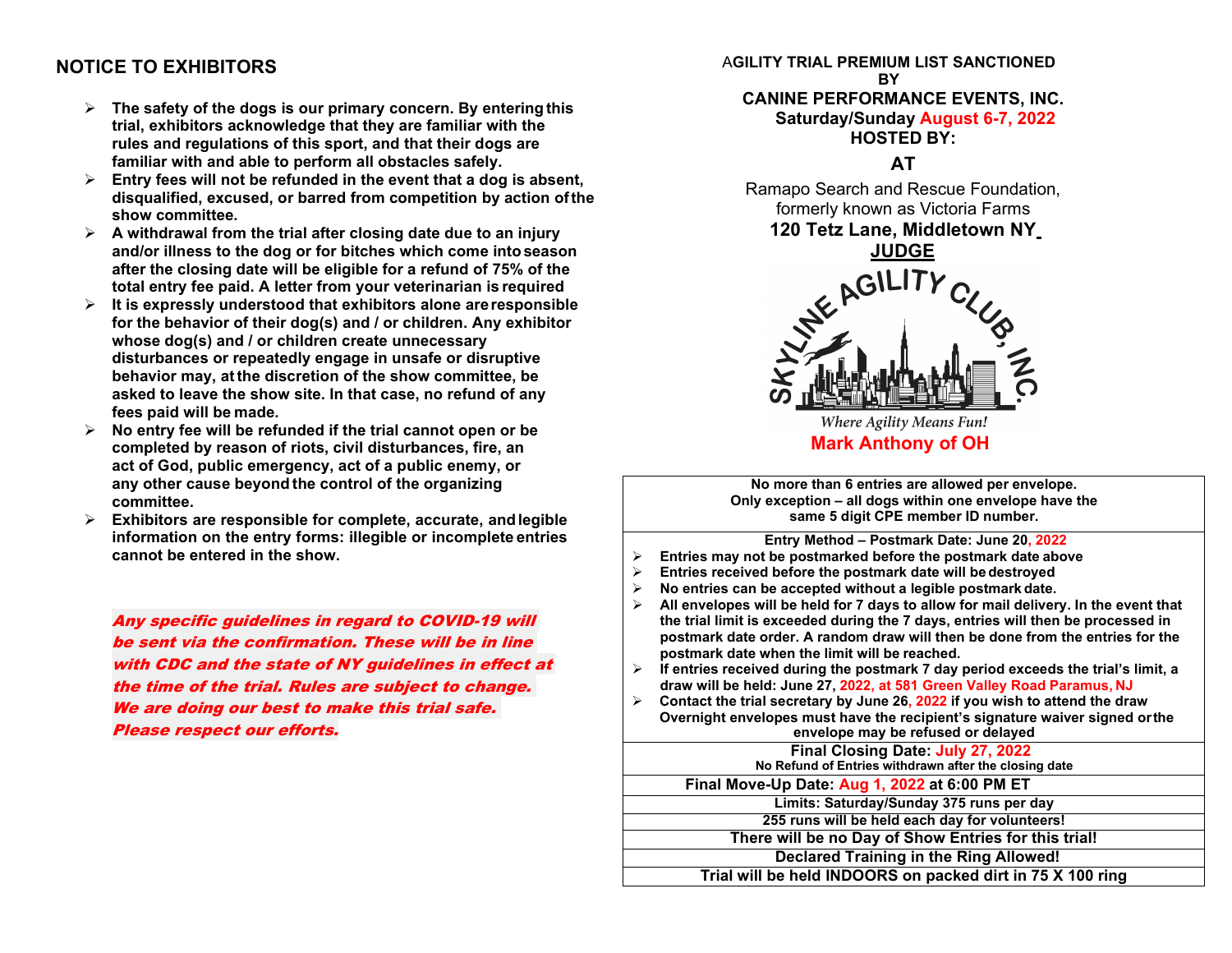| <b>Trial Chairperson</b>                     | <b>Trial Secretary</b>                                                                  |  |  |
|----------------------------------------------|-----------------------------------------------------------------------------------------|--|--|
| <b>Kristen Mathieson</b>                     | Darryl Warren                                                                           |  |  |
| Kristen mathieson@yahoo.com                  | skylineagilityts@gmail.com<br>581 Green Valley Road<br>Paramus NJ 07652<br>551-404-3920 |  |  |
| <b>Committee Members</b>                     |                                                                                         |  |  |
| Betsi Hartman, Lynne Garfinkel, Kris Kalfas, |                                                                                         |  |  |
| Linda Montemarano, Sue Cappiello             |                                                                                         |  |  |

**The following order is the scheduled order for the trial to be run. If the order needs to be changed for the trial due to extreme pre-trial circumstances, it will be posted in the confirmation letter sent to preentered exhibitors at least 7 days before the first trial day. The order will only be changed at the trial in the case of an extreme reason and must be agreed upon by the host club and judge(s).**

| Saturday Aug 6, 2022                                                                                                                                                                            | Sunday Aug 7, 2022                                                       |  |  |  |  |
|-------------------------------------------------------------------------------------------------------------------------------------------------------------------------------------------------|--------------------------------------------------------------------------|--|--|--|--|
| Wildcard<br><b>Jumpers</b><br>Snooker<br><b>Standard</b><br><b>FullHouse</b>                                                                                                                    | Jumpers<br>Snooker<br><b>Colors</b><br><b>Jackpot</b><br><b>Standard</b> |  |  |  |  |
| MEASURING/CHECK-IN: Sat & Sun: 7:00 AM - 7:30 AM<br>See the forms page at www.k9cpe.com for a membership form.<br>See "Registering with CPE" in the online rulebook for registration questions. |                                                                          |  |  |  |  |

THERE WILL BE NO MEASURING OF DOGS AFTER JUDGE'S BRIEFING BEGINS EACH DAY - ALL DOGS WITHOUT A PERMANENT CARD MUST BE MEASURED BEFORE THE JUDGES BRIEFING TO SHOW *THAT DAY -* **THERE WILL BE NO EXCEPTIONS**

PRIZES & AWARDS: Placement rosettes or ribbons will be awarded for 1<sup>st</sup> through 4<sup>th</sup> place for Qualifying and non-qualifying scores for all classes. Dogs with an NT (no time) are not eligible for any ribbons. Qualifying ribbons will be awarded to all dogs receiving a qualifying score, and Jr Handlers in Standard.

EXERCISE YOUR DOG RESPONSIBLY! PLEASE PICK UP AFTER YOUR DOG AT THE SHOW SITE AND HOTELS! ALL DOGS MUST BE ON LEASH EXCEPT WHEN IN THE RING OR WARM UP AREA. THERE IS A LEASH LAW IN THE TRIAL SITE'S STATE.

**OBSTACLES**: Obstacle specifications shall meet the current CPE obstacle requirements

We now have an online form for volunteer sign-up. The link will be included in the final confirmation email that will go out 7-10 days before the trial. During the trial, we need gate stewards, timers, scribes, bar setters, leash runners, scribe sheet runners, and course builders. Can't access the form, no problem as you can always sign up at the trial. Workers get entered in a raffle for credits toward future entries! Don't worry if you don't know how to do a job! They are easy and we can show you how!

Skyline provides our wonderful volunteers with Worker Bucks good for money off future Skyline Agility CPE entries! **Thank-you in advance for volunteering!**

# **TIMETABLE**

## **SATURDAY & SUNDAY**

- $\geq$  6:45 a.m. Trial Site opens
- $\geq 7:00$  a.m. to 7:30 a.m. Registration and Measuring
- $\geq$  7:40 a.m. Judges General briefing followed by first class briefing and walk through.
- $\geq$  8:00 a.m. First dog on the line.

## **ABOUT MOVEUPS**

After submitting your entry form, we will accept move-ups *in writing only* (Mail or E-mail) through **6 pm on Aug 1, 2022**. No changes (except as noted below) will be accepted after this date.

Send to: Skyline Agility Club c/o Darryl Warren 581 Green Valley Road Paramus, NJ 07652 or email to: agility3d@gmail.com When emailing a move up please provide the following information:

- 1. CPE ID Number
- 2. Owner Name
- 3. Dog Call Name
- 4. Moving from
- 5. Moving to

Dogs able to move up as a result of Saturday's results must provide a move up form to the trial secretary **by the end of the last class on the day of the run.** Move up forms will be available at the Score Table. No move-ups will be processed after the day on which they are earned, nor will they be processed by email during the trial.

There is a \$25.00 service fee in addition to any bank fees for returned checks!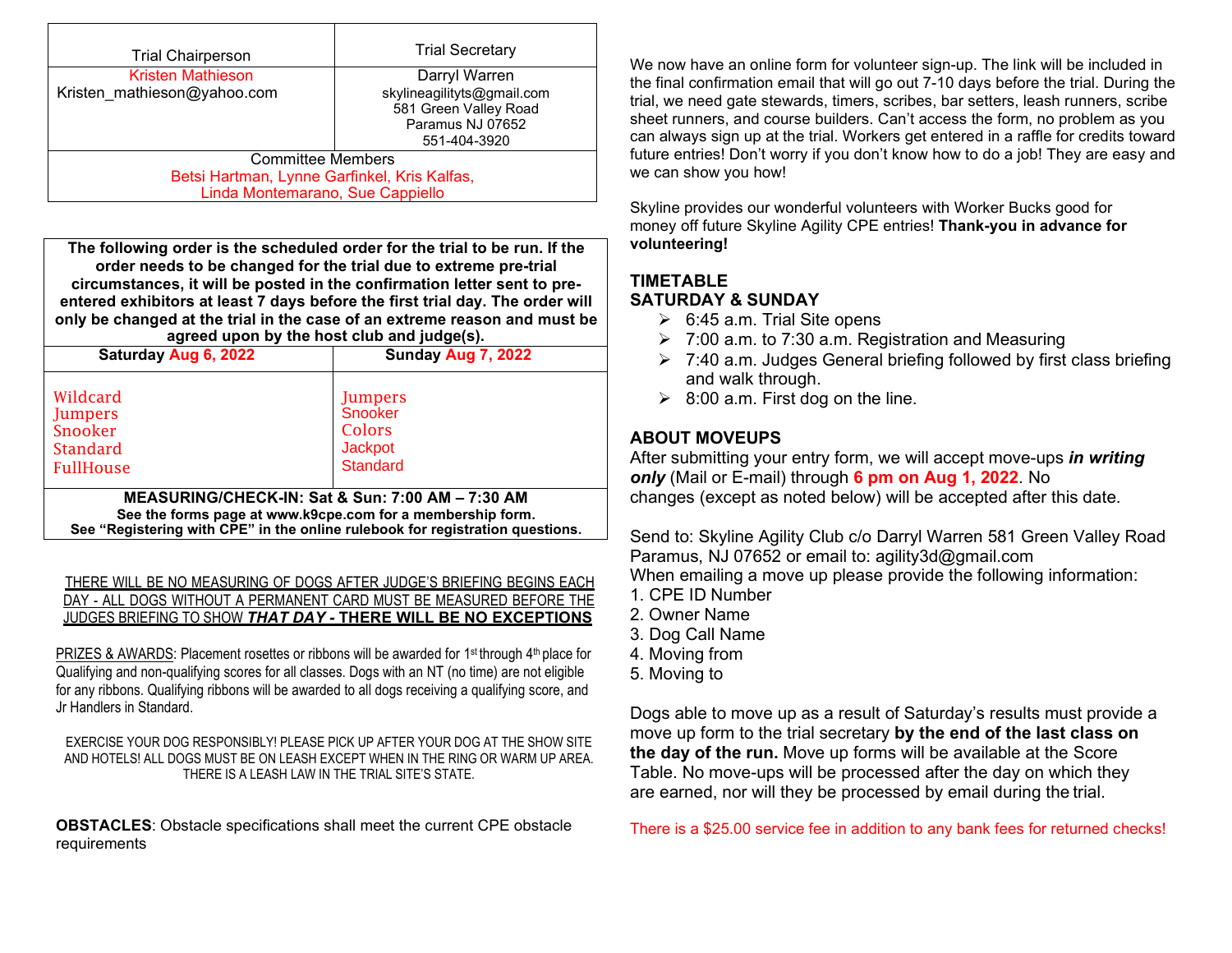**CPE trial rules – shortened version: see the online rulebook at www.k9cpe.com for registration info, "Registering with CPE" and further info on height categories and rules.** 

**Jump Heights** – no dog will jump lower than 4"

P-Card = Permanent Card: the lowest allowable Regular height a dog may jump in CPE.

| <b>Measurement</b>    | Regular<br>(P-card or higher) | <b>Veterans</b> | <b>Enthusiast</b> | <b>Specialist</b> |
|-----------------------|-------------------------------|-----------------|-------------------|-------------------|
| 8" or less            | A"                            | 4"              | 4"                | 4"                |
| over 8", 12" or less  | "ג                            | 4"              | 4"                | 4"                |
| over 12", 16" or less | 12"                           | 8"              | 8"                | 4"                |
| over 16", 20" or less | 16"                           | 12"             | 12"               | 8"                |
| over 20", 24" or less | 20"                           | 16"             | 16"               | 12"               |
| over 24"              | 24"                           | 20"             | 20"               | 16"               |

General CPE rules for entries/show site:

- $\triangleright$  Dogs must be at least 15 months or older the first day of the trial
- $\triangleright$  Blind (both eyes), lame, in season or aggressive dogs may not enter the show. The Club may choose to exclude any of the above from the site.
- $\triangleright$  Dogs must be registered with CPE prior to the closing date of the trial, or by the trial date for Day of Show entries. Registration forms are on the Forms page: www.k9cpe.com. Forms MUST be mailed to CPE and are processed 2-3 times per week. CPE ID numbers are emailed to legible email addresses. Registrations can only be processed from mailed forms.
- $\triangleright$  Dogs must be able to be measured at their first show. If a dog cannot be measured, the dog cannot run and no refund will be issued. Dogs within  $\frac{1}{2}$ " of a jump height require at least one more measurement. When dogs reach their second birthday, a measurement is required. All dogs must be measured at their first trial regardless of jump height.
- $\triangleright$  Only CPE Judges can measure dogs.
- $\triangleright$  Electronic shock collars are not allowed at ANY CPE trial training or bark.
- $\triangleright$  Handlers in all classes are permitted to walk the course, without a dog, prior to the start of the class. A warm-up jump shall be provided for all entered dogs. No relieving of dogs in the warm-up area.

#### **Dogs in the ring, leashes, exiting the ring**

- $\triangleright$  Dogs shall run without anything attached to its body. This is for the safety of the dog. This includes no: stitches, wraps or any other item. The only exception is a small barrette or rubber band to keep hair out of a dog's eyes.
- $\triangleright$  Leashes may not have anything (other than name/license tags) attached to them when used in the ring.
- $\triangleright$  Dogs may enter the ring on a collar, quick release harness or head halti/leader. If prong collars are allowed per the show site, they may *not* be used to take a dog into the ring.
- $\triangleright$  Handlers may carry their leash with them on the course if done so, the leash must be out of sight or clipped around the waist or shoulders.

 $\triangleright$  Dogs must be under the handler's control when leaving the ring or the judge may enter the run as No Time - NT.

## **Declared Training In the Ring**

We (Host Club) will offer Declared training in the ring. The handler has the option if they want to use a toy or training aid at any time during their run, the handler must approach the Judge during Walkthrough or previously in that trial day for the Judge to approve the toy or training aid for use on the course.

 $\triangleright$  Handler must alert the Judge upon entry to the ring that the dog will be TIR. Handler is then allowed to have a reasonably sized silent toy/aid with them for use once their run has started (this toy must be approved by the Judge of record PRIOR to the start of the class to determine its eligibility, absolutely no food/scents/audible devices). The toy is NOT allowed to be used in either gate chute or prior to the previous dog leaving the ring.

See the online rulebook or current member letter for additional rules.

- The following items *are* considered training in the ring (see Fix and Go):
- $\triangleright$  Violating the 4 paw safety rule (directing the dog back onto the contact)
- $\triangleright$  Start line stay leaving the dog and going back again to reposition the dog after the handler passes the plane of the first obstacle (before the handler leaves the dog, repositioning or repeated commands can be a delay of start)
- $\triangleright$  Putting the dog back on the table in the point games

## **While running on course**

- $\triangleright$  The handler will direct the dog through the course without a collar or lead.
- Food, toys, training devices (includes fanny packs and leash attachments) are not allowed within 10' feet of the ring. Clickers, training whistles and squeaky toys are not to be used within distraction distance of the ring.
- $\triangleright$  The handler may not carry anything that could aid the dog in its performance. Exclusion: Handicapped/Differently Abled Handlers using a cane, scooter, wheelchair, etc., to enable their progression around the course.

The handler may use any verbal or visual commands to direct the dog through the course. The Judge may assess a 5 fault penalty to elimination for any command that is not given in a sportsmanlike manner. Faults can be but are not limited to: foul or abusive language, display of anger, extreme frustration or excessive harshness. If the fault is severe enough, the Judge has the right to excuse the exhibitor from the ring and / or the remainder of the trial. If excused from the trial, a report would be filed with CPE. See Faults, Eliminations and Excusals in the rulebook.

**Questions?** See the rules page on the website, www.k9cpe.com or your printed rulebook. If you have further questions, email CPE – linda@cpe.dog.

## **Run Safe, Have Fun, Run Fast, Run Clean!**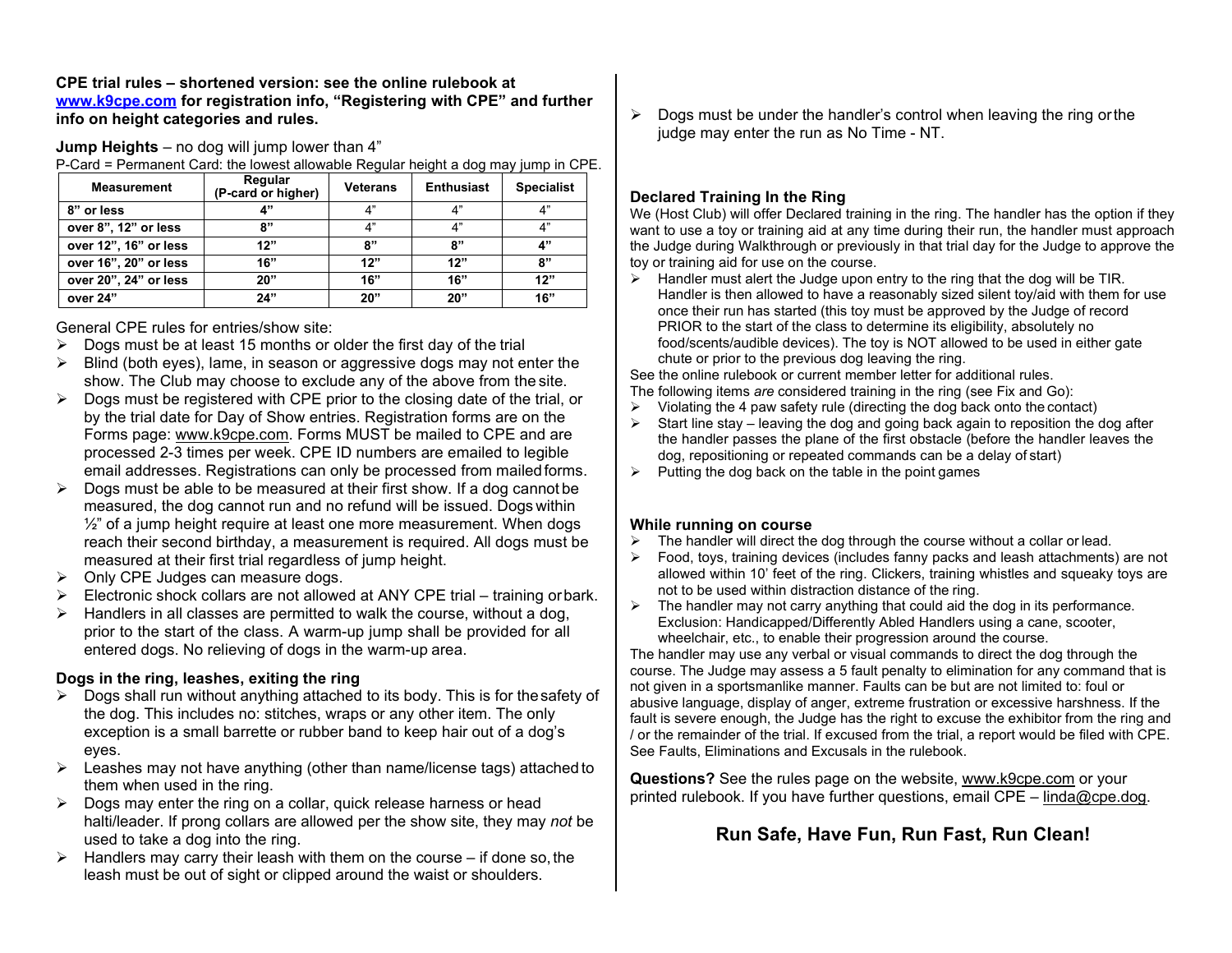## **Site Information**

- *5 mph speed limit on the property. Violators will be asked to leave the trial site and no refunds will be issued.*
- *Tetz Lane is posted 30mph. IT is strongly suggested that you go no faster than 10mph between the white house on the turn and the first red barn.*
- $\triangleright$  This trial is in an indoor agility facility on dirt. There is designated indoor crating as well as designated outdoor tenting.
- $\triangleright$  Park only in designated areas as directed by trial officials. Do not block RV's!
- $\triangleright$  Please stay close to the barn! The fields, areas by the houses, and fenced runs in front of the building are all off limits.
- **All dogs must be on leash and under control at all times exceptwhen using the warm up area or in the agility ring. Unattended dogs in stalls must be contained in crates or ex-pens.**
- **No food, toys, clickers, or other aids or devices shall be permitted on the course or within ten feet of the ring at any time, exception fortoys used for Declared Training in the Ring.**
- **No clickers or squeakers to be used anywhere in the building.**
- $\triangleright$  No unsupervised children shall be allowed on the premises.
- $\triangleright$  Consumption of alcoholic beverages is not permitted during trial hours.
- $\triangleright$  No smoking in or within 50 feet of any building.
- $\triangleright$  No unattended heaters allowed in stalls except with express permission of the Board.
- $\triangleright$  You must clean up after your dog and place waste in the receptacles provided. Failure to do so may lead to being excused from the trial.
- $\triangleright$  Absolutely NO food or treats are to be left in the arena or the stalls overnight.
- $\triangleright$  Lunch will be provided for all volunteers.
- $\triangleright$  All glass and plastic bottles are disposed of in the blue recycling containers.
- **Onsite water is NOT potable.** Please bring drinking water for yourselfand dogs. (Available bottled water for volunteers only – no water available for dogs.)

## **Ramapo Search and Rescue Foundation, formerly known as Victoria Farms**

## **120 Tetz Lane, Middletown, NY**

**From the NYS Thruway (North or South):** Exit 16 - Merge onto NY- 17 W Take exit 122 - Crystal Run Crossing. Turn right onto Crystal Run Crossing. Turn left onto Crystal Run Road. Take to end - make right at stop sign - County Rd 83/ Goshen Turnpike/ Scotchtown Ave. Approximately 1.2 miles to Tetz Lane - Victoria Farms sign on left. Left onto Tetz Lane to end.

**From the West – I-84 Eastbound** – Take Exit 19A for NY-17 E towards New York City. Keep Right for County Rd 67/Crystal Run Rd. At traffic light, turn Left onto Crystal Run Rd, follow for 2 miles, turn Right at Stop Sign onto Goshen Turnpike/Scotchtown Ave. After 1.2 miles, turn Left onto Tetz Lane. Follow to end.

**From the East – I-84 Westbound** – Take Exit 19A to merge onto NY-17 towards New York City. Take Exit 122 for County Rd 67/Crystal Run Rd. At traffic light, turn Left onto Crystal Run Rd, follow for 2 miles, turn Right at Stop Sign onto Goshen Turnpike/Scotchtown Ave. After 1.2 miles, turn Left onto Tetz Lane. Follow to end.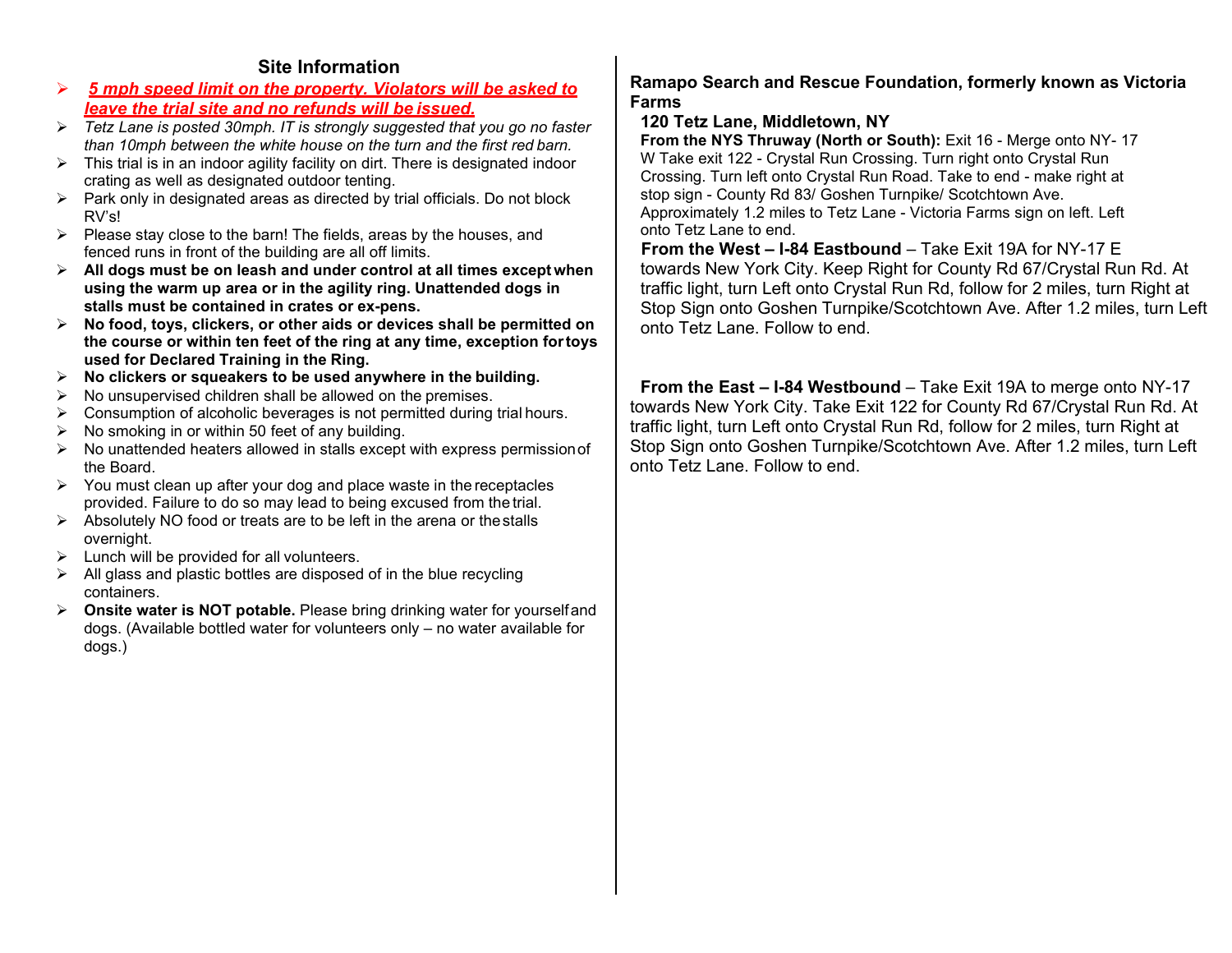## *ACCOMODATIONS THAT ACCEPT WELL BEHAVED DOGS*

#### **MOTEL COURTESIES TO OBSERVE**

We are counting on you to be on your best behavior in order to maintain the working relationship with our motels. Our hardearned reputation, as well as our ability to continue hosting trials, is certainly on the line and dependent on YOUR cooperation. We follow up on any complaints from motel owners or guests, so please report any issues to us.

- $\triangleright$  Double-check on rates & charges. Call to confirm your reservation a few days before arriving.
- $\triangleright$  As is standard agility procedure, all handlers/owners will pick up after their dogs. Please bag and dispose of dog waste properly.
- $\triangleright$  Please cover the motel's bedding with a sheet or blanket from home, whether or not you think your dog will get on the bed.
- $\triangleright$  Don't EVER leave dogs unattended. Take them with you when you go out for dinner. Even the best of dogs can get carried away in a motel room without you present.

*Please check with Hotel to make sure dogs are accepted and for current rates and any Pet fees. Many have gone to "per pet per night" fees as well as non-refundable deposit so make sure you know the policy before you book!* 

**Microtel Inn & Suites 19 Crystal Run Crossing, Middletown, NY 10941** (845) 692-0098. 4.5 miles to trial site

**Hampton Inn 20 Crystal Run Crossing, Middletown, NY 10941** (845) 344-3400. 4.5 miles to trial

**Super 8 Motel 563 Route 211 East, Middletown, NY 10940 (**845) 692-5828. 4 miles to trial site

**Holiday Inn Express-Chester 76 Brookside Ave., Chester, NY 10918** (800) 664-9505 8 miles to show site

**Courtyard by Marriott** Middletown Goshen 24 Crystal Run Crossing, Middletown, NY 10941: (845) 695-0606 3.6 miles to trial site

**Home2 Suites by Hilton** 600 NY-211 East, Middletown, NY 10941 (845) 703-8000 3.8 miles to trial site

**Residence Inn by Marriott** 57 Tower Dr, Middletown, NY 10941 (845) 467-6455 4.1 miles to trial site

**Holiday Inn Express & Suites** 20 Med Parc Road, Middletown, NY 10940: (845) 479-1000 4.8 miles to trial site

**Tru by Hilton** 41 Dunning Rd, Middletown, NY 10940 (845) 343-4100 5 miles to trial site

**La Quinta Inn & Suites** 551 Route 211 E, Middletown, New York 10941 (845)673-5788 4 miles to trial site

#### **WE SUGGEST THAT YOU MAKE YOUR RESERVATIONS AS SOON AS POSSIBLE.**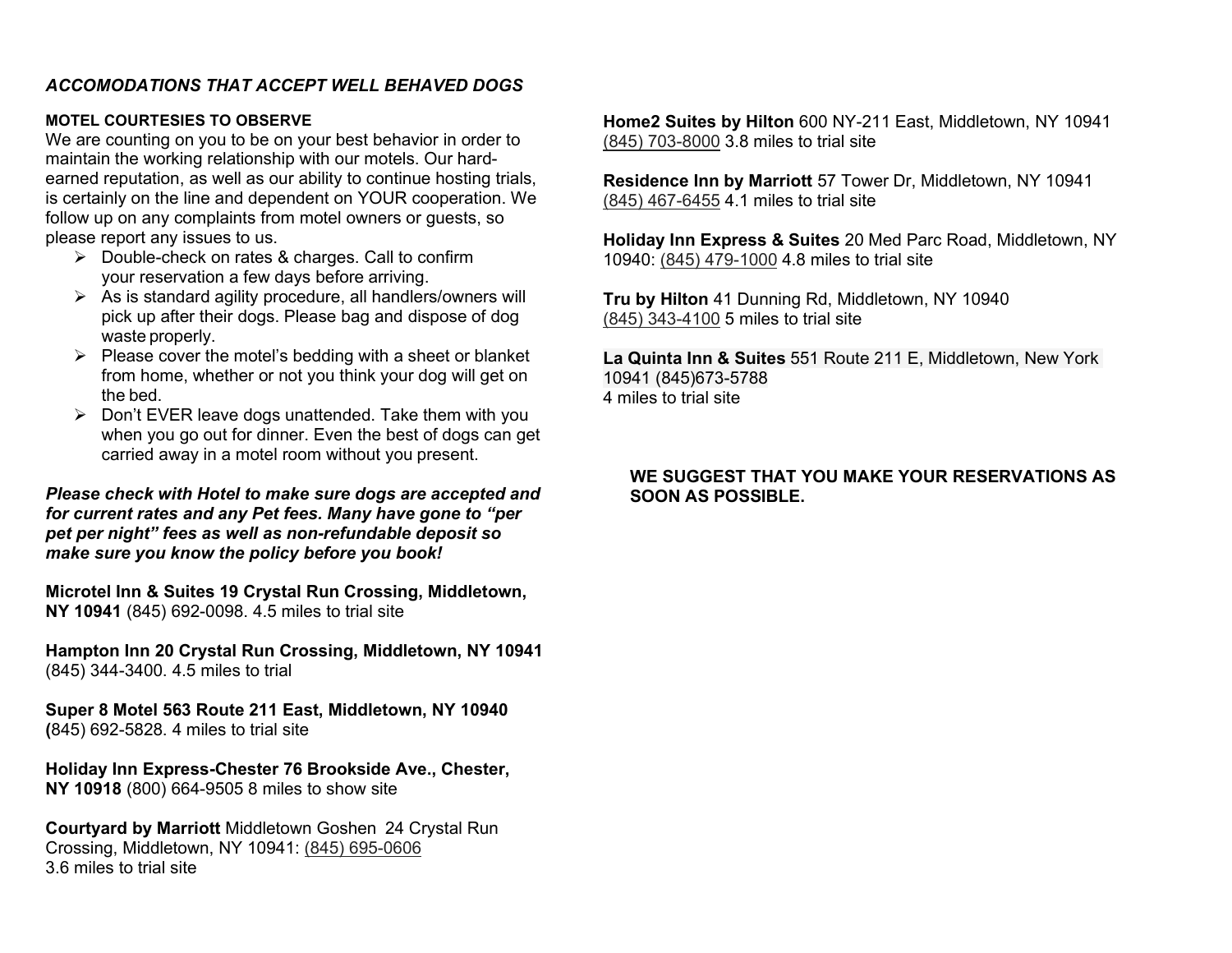**ON-SITE CAMPING:** Self-contained RV parking will be permitted at the trial site for a limited number of vehicles (10-12 vehicles). Once the RV limit is reached, a wait list may be established.

NO HOOKUPS. Pre-registration and payment are required. Fees are \$15 per night (Non-members), \$10 per night (Members).

No RVs on site before 3 pm on Friday. No overnight parking on Sunday.

**Send completed form and payment IN ADVANCE to: SKYLINE Aug 22 RV Reservation Betsi Hartman/RV Coordinator P. O. Box 8554 Woodcliff Lake, NJ 07677**

#### *ALL generators must use a mechanism (Gen-Turi or suitable exhaust hose) to direct on-board generator exhaust away from neighboring RVs. Unless extreme weather conditions or other circumstances please turn off all generators by 11 Pm.*

- 1. Park as directed by the RV Coordinator.
- 2. Please take your garbage to the end of the property where you will find the large garbage bin Do not take your RV garbage to the barn containers. Place recycling in containers provided in barn.
- 3. Dogs cannot be left outside all night.
- 4. Additional guidance will be emailed to you prior to the trial by the RV coordinator.

**TENT CAMPING**: Tent campers are welcome. Fee is \$15 per night. Tent campers are still required to register in advance of the trial. Tent campers may mail payment and completed (relevant parts) form before the trial closing date.

**DAY PARKING OF RVS**: Campers that can fit in a regular parking space are permitted to day park without fee. Larger RVs must contact the RV coordinator to determine whether there is space. There is no fee if the larger RV is going in and out every day as long as advance permission has been obtained.

#### **SKYLINE AGILITY CLUB: RV Reservation Form Aug 2022 CPE**

#### **\*\*FORM MUST BE COMPLETED IN FULL** Checks Payable to **Skyline Agility Club, Inc**

Sign below and return with appropriate fees.

# Nights x (\$15 per night for Non-members, \$10 per night Members)

Total Enclosed \$

| <b>RV Reservation Form</b>                            |                                                                                                            |                   |                   |                                 |                             |
|-------------------------------------------------------|------------------------------------------------------------------------------------------------------------|-------------------|-------------------|---------------------------------|-----------------------------|
| Name:                                                 |                                                                                                            |                   |                   |                                 |                             |
| Email:                                                |                                                                                                            |                   |                   |                                 |                             |
| <b>Cell Phone:</b>                                    |                                                                                                            |                   |                   |                                 |                             |
| <b>RV</b> license<br>plate:<br>(State and #)          |                                                                                                            |                   |                   |                                 |                             |
| <b>RV</b><br><b>Type/Class</b><br>(Please<br>Specify) | <b>Class</b><br>A                                                                                          | <b>Class</b><br>в | <b>Class</b><br>C | <b>Travel</b><br><b>Trailer</b> | 5 <sup>th</sup><br>Wheel    |
| <b>RV Length:</b>                                     |                                                                                                            |                   |                   |                                 |                             |
| <b>Slide Outs</b><br>(Check Box)                      | <b>Driver</b><br>side                                                                                      |                   | Passenger<br>side |                                 | <b>Both</b><br><b>Sides</b> |
| <b>Arrival Date:</b>                                  |                                                                                                            |                   |                   |                                 |                             |
| <b>Departure</b><br>Date:                             |                                                                                                            |                   |                   |                                 |                             |
| Comments:                                             |                                                                                                            |                   |                   |                                 |                             |
|                                                       | The signature below constitutes agreement and affirmation by the<br>applicant to the terms and conditions. |                   |                   |                                 |                             |
| Camper<br><b>Signature</b>                            |                                                                                                            |                   |                   |                                 |                             |
| <b>Date</b>                                           |                                                                                                            |                   |                   |                                 |                             |

**Questions?** Email Betsi Hartman at betsih@me.com